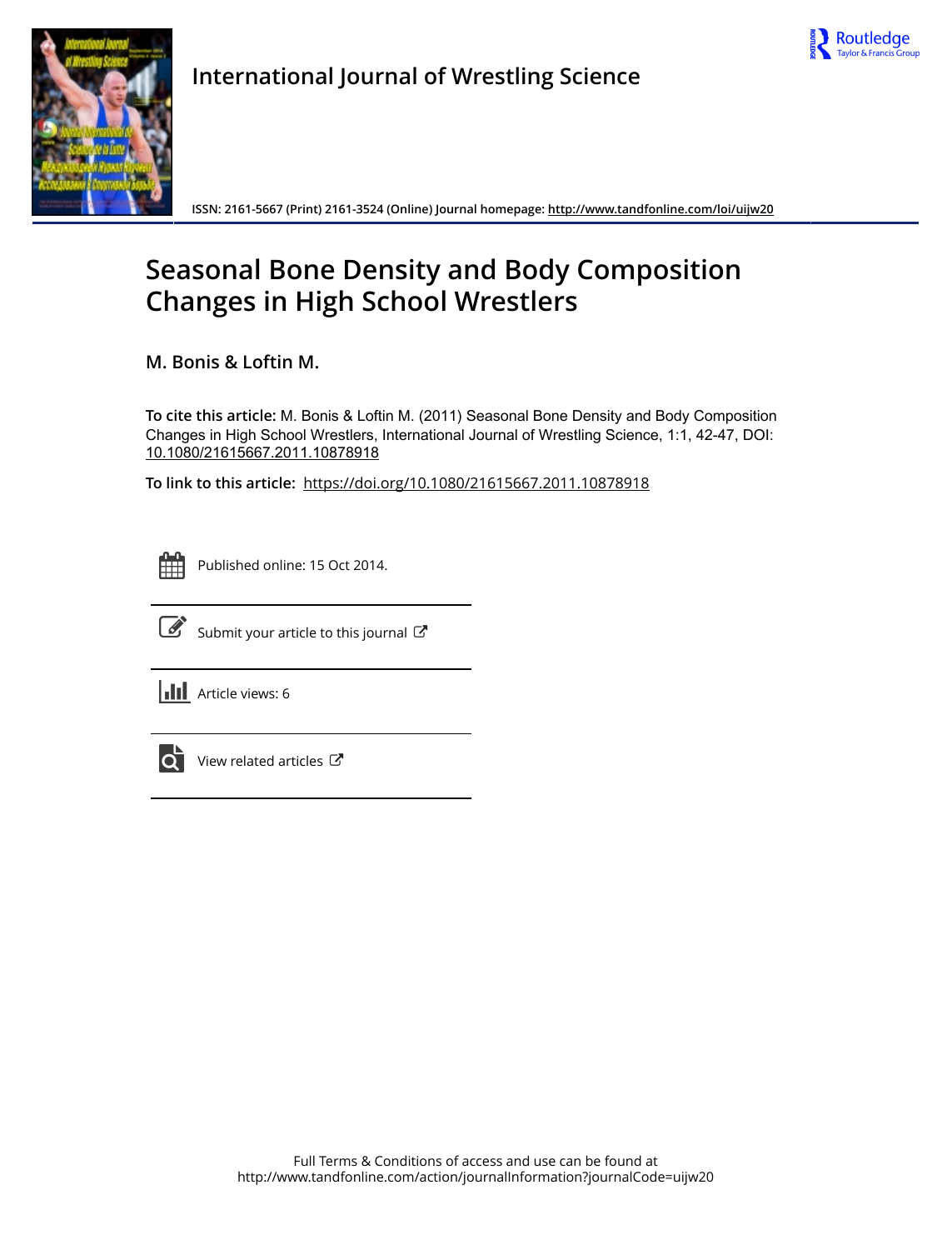# **SEASONAL BONE DENSITY AND BODY COMPOSITION CHANGES IN HIGH SCHOOL WRESTLERS**

Bonis M.<sup>1</sup> & Loftin M.<sup>2</sup> <sup>1</sup> University of New Orleans, <sup>2</sup> University of Mississippi

[mbonis@uno.edu](mailto:mbonis@uno.edu)

## **ABSTRACT**

Purpose: Investigate the seasonal bone density and body composition changes of elite, high school wrestlers. Subjects: 13 young boys (mean age  $+$  SD = 15.9 + 0.9 yrs) that were members of an elite high school wrestling program. Methods: In a 6-month study, bone mineral density (BMD), bone mineral content (BMC), body fat (BF), and lean tissue (LT) were measured using dual energy x-ray absorptiometry (DXA) during early season and post season. Results: Paired t-test analysis indicated significant seasonal differences in bodyweight, %LT, %BF, BMC, and BMD. Conclusion: The wrestlers" mean BMD was enhanced from early season to post season. Greater seasonal increases of BF compared to increases in LT may reduce the possibility of achieving maximal performance.

**KEY WORDS:** bone mineral density, weight loss, body composition

### **INTRODUCTION**

Wrestling has many positive benefits, such as, improved physical conditioning, and enhanced bone density (3). However, because it is a weight-sensitive sport, there are possible liabilities if unhealthy nutritional and physical conditioning practices are utilized. Extreme energy restriction, restricted fluid intake, frequent weight cycling, and over-exercising could possibly place the athlete in a position of increased health risk by causing excessive dehydration and reducing immunity levels (9). The purpose of the study was to investigate the seasonal bone mineral density and body composition changes of elite, high school wrestlers.

### **METHODS**

Eighteen male adolescents were recruited from a secondary parochial school in New Orleans, Louisiana. All were varsity wrestlers (Mean Age + SD =  $15.9 + 0.9$  years), in the tenth or eleventh grade, and members of an elite high school wrestling program that over the last five years finished first or second overall in the 5A Division (large schools) of the Louisiana High School Athletic Association (LHSAA) state wrestling championships. Prior to participation in the current research, consent and assent forms were completed. The study was approved by the university review board for the use of human subjects.

The current study"s season lasted approximately 6 months, and during that period the team participated in 16 -18 varsity tournaments. Pre-season, the frequency of resistance training for the wrestlers was 3-4 times per week. During the season, the frequency decreased to 2-3 times per week, however maximal intensity levels were kept constant in order to maintain preseason maximal strength levels. The athletes were subject to the wrestling guidelines set forth by the LHSAA; however, all subjects had indicated that they had "cut weight" one or more times during the season for an average of 1-5 pounds

The pre- and post testing protocol instructed the subjects to wear athletic apparel, such as shorts, t-shirts, or sweatsuits, and to report fasted, hydrated and free from exercise for at least 24 hours. All testing was completed during the first two weeks of the wrestling season and one to four weeks into the post season (six months later), and no more than four weeks from the wrestlers' last competitive match. A Seca Model 770 electronic scale was used to measure mass, and stature was measured using a Schorr stadiometer measuring board. Body composition was indirectly determined using a Lunar DPX Model 7979 dual energy x-ray absorptiometry (DXA) full body densitometer, with a coefficient of variability (CV) for BMD of 1%. Thirteen of the athletes completed early and post season testing, indicating an attrition rate of 22.8%..

### **RESULTS**

The physical characteristics of the subjects for both the early season and postseason are listed in Table 1. Paired t-tests were conducted to compare the early season and post season body composition components. Notably, there were significant differences in weight, % body fat, % lean tissue, and BMD.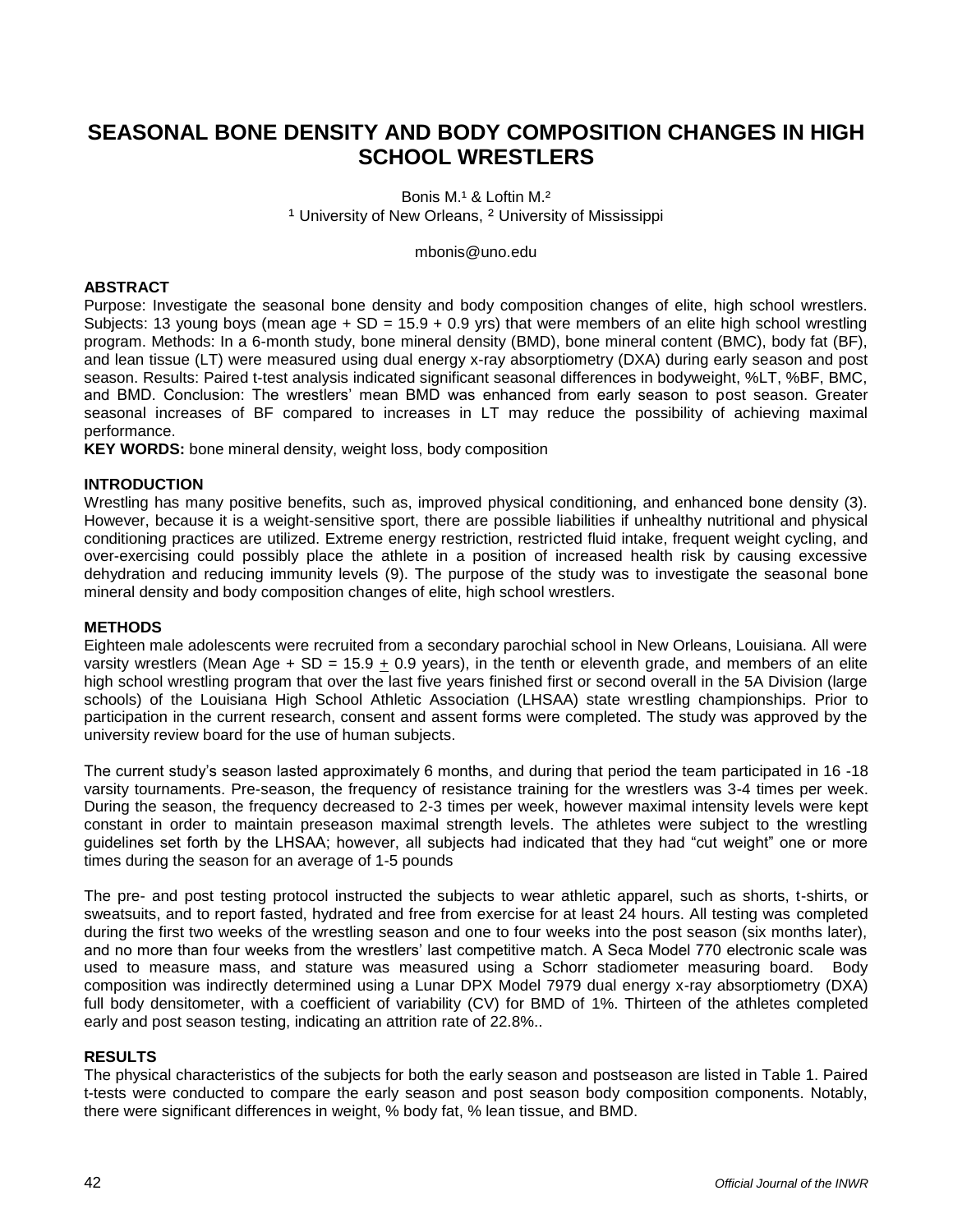| Table 1: Physical Characteristics of the Subjects |  |  |  |  |  |  |
|---------------------------------------------------|--|--|--|--|--|--|
|---------------------------------------------------|--|--|--|--|--|--|

| Subjects $(N = 13)$ |           |           |              |              |              |             |              |              |
|---------------------|-----------|-----------|--------------|--------------|--------------|-------------|--------------|--------------|
| Gender: Male        |           |           |              |              |              |             |              |              |
| Mean + SD           |           |           |              |              |              |             |              |              |
| Age                 | Height    | Weight    | <b>BMD</b>   | LT           | BF           | <b>BMC</b>  | LT%          | BF%          |
| (yrs)               | (cm)      | (kg)      | (g/cc)       | (kg)         | (kg)         | (kg)        | (%)          | (%)          |
| <b>Early Season</b> |           |           |              |              |              |             |              |              |
| $15.9 + 0.9$        | 173.7+6.0 | 68.9+10.5 | $1.22 + .11$ | $56.2 + 6.9$ | $8.0 + 4.0$  | $3.2 + .52$ | $83.7 + 4.1$ | $11.5 + 4.1$ |
| Post Season         |           |           |              |              |              |             |              |              |
| $16.4 + 0.9$        | 175.0+6.0 | 70.2+10.2 | $.25 + .09$  | $57.2 + 6.3$ | $10.1 + 4.3$ | $3.3 + .47$ | $81.5 + 4.1$ | $13.8 + 4.2$ |

### **DISCUSSION**

There is strong evidence from cross-sectional and prospective studies that weight-bearing physical activity is positively related to increased BMC and BMD (1, 10). The Iowa Bone Development Study indicates significant associations between physical activity and bone measures during early childhood (4). The increased interest in the dynamics of bone acquisition is based on the growing recognition that high peak bone mass may be the most effective deterrent against osteoporosis. In the current study, paired t-tests indicated a significant BMD increase from early season to postseason. This is especially key because the subjects' mean preseason BMD z-score was 1.61, which indicated that at the beginning of the season the mean BMD for the wrestlers was 1.61 standard deviations greater than the normalized BMD used in the DEXA age-weight algorithms. Despite the high early season BMD mean value, the wrestlers BMD increased over the course of the season to a mean BMD z-score of 1.82, 1.82 standard deviations above the norm (a 13% increase during the season). Because all of the subjects had participated in at least one wrestling season before the season that was investigated, the early season high BMD could be attributed to genetics, the wrestling program or both. The fact that the BMD increased significantly during the wrestling season suggests a positive benefit to BMD composition changes from the wrestling program.

Weight loss can be beneficial to wrestlers if it involves losing excessive body fat without reducing lean tissue (LT) or causing extreme dehydration. Losing weight too quickly or losing weight below a level that is considered healthy are causes for concern. Neither of these types of weight loss benefits athletic performance, and, when carried to an extreme, can impair growth, strength and endurance, especially if the athletes are adolescents (7). The American College of Sports Medicine (ACSM) position on weight loss in wrestlers recommends that weekly weight loss not exceed 1.5% of body weight or 2 pounds (whichever is smaller). Also, body fat (BF) levels less than 7%-9% for boys and 12%-15% for girls are considered inappropriate. As shown in Table 1 body fat increased from 11.5% early season to 13.8% post season.

Repeated cycling of weight throughout the wrestling season can also undermine health and well-being. Research has consistently reported an average range of 5 -10 pounds of weight loss and gain every week for these adolescent wrestlers (6, 8). Opplinger, Harns, and Herrmann (7) reported as many as 80% - 93% of wrestlers lose weight below appropriate fat levels or employ weight-cutting during the season. Despite the fact that lean body tissue increased from an early season mean value of 56.2 kg to a post season mean value of 57.2 kg, body fat also increased to a greater extent (8.05 kg to 10.05 kg), so that the net result was a significantly higher body fat percentage at the postseason (13.8%) than during the early season (11.5%). A decrease in lean body tissue during the season can be an indication of weight-cutting, and may also affect strength performance as well. Previous studies have demonstrated significant increases (3), decreases (2), or no change (5) in muscular strength of wrestlers during a sport season. Postseason values of the current study were measured from one to four weeks after the LHSAA state wrestling championships, and no more than four weeks since the subjects last competitive match. While the deteriorating level of lean body tissue could have occurred during that time period, if some or all of the body fat increases occurred during the season, then this could negatively impact performance levels.

### **PRACTICAL IMPLICATIONS/ADVICE FOR ATHLETES AND COACHES**

The current findings suggest that the subjects" participation in the wrestling program significantly improved their bone mineral density. However, the seasonal mean increase of body fat and the significant increase in the seasonal mean body fat percentage may result in a decrease in performance in the latter part of the season when optimum performance is critical. To achieve optimum performance at the latter part of the season, it is imperative to continue resistance training at maximal intensity levels throughout the season. Resistance training counteracts continuous weight-cutting cycles that are conducive to net increases of body fat in body composition.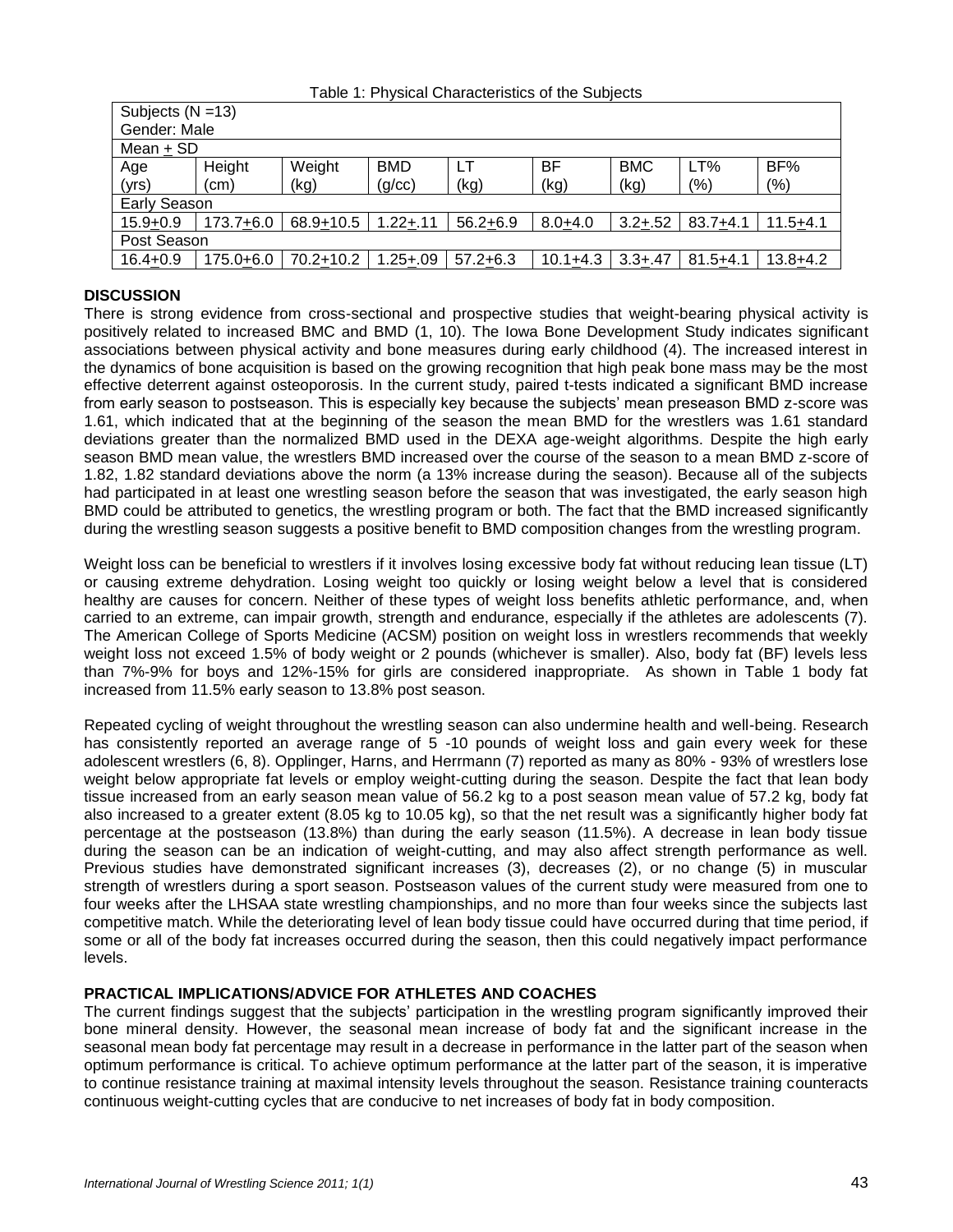### **REFERENCES**

- 1. BECK, B., and C. SNOW. Bone health across the lifespan exercising our options. Exercise and Sport Sciences Reviews, 31 (3), 117-122, 2003.
- 2. ECKERSON, J., D. HOUSH, T. HOUSH, and G. JOHNSON. Seasonal changes in body composition, strength, and muscular power in high school wrestlers. Pediatric Exercise Science, 1, 39-52, 1994.
- 3. FREISCHLAG, J. Weight loss, body composition, and health of high school wrestlers. Journal of Physical Sports Medicine, 12, 121-126, 1984.
- 4. JANZ, K., T. BURNS, J. TORNER, R. LEVY, M. WILLING, and J. WARREN. Physical activity and bone measures in young children: The Iowa Bone Development Study. Pediatrics, 107 (6), 1387-1393, 2001.
- 5. KELLY, J., B. GORNEY, and K. KALM. The effects of a collegiate wrestling season on body composition, cardiovascular fitness, and muscular strength and endurance. Medicine and Science in Sports and Exercise, 10, 119-124, 1978.
- 6. KROWCHUK, D., S. KREITER, and C. WOODS. Problem dieting behaviors among young adolescents. Archives of Pediatric Medicine, 152, 884-888, 1998.
- 7. OPPLIGER, R., R. HARNS, and D. HERRMANN. Grappling with weight-cutting. Physician and Sports Medicine, 23, 69-76, 1995.
- 8. PERRIELLO, V., J. ALMQUIST, and D. CONKWRIGHT. Health and weight control management among wrestlers. Virginia Medical Quarterly, 122, 179-183, 1995.
- 9. SONG, T., and K. CIPRIANO. Effects of seasonal training on physical and physiological function on elite varsity wrestlers. Journal of Sports Medicine, 24, 123-130, 1984.
- 10. WHALEN, R., and D. CARTER. Influence of physical activity on the regulation of bone density. Journal of Biomechanics, 21, 825-837, 1988.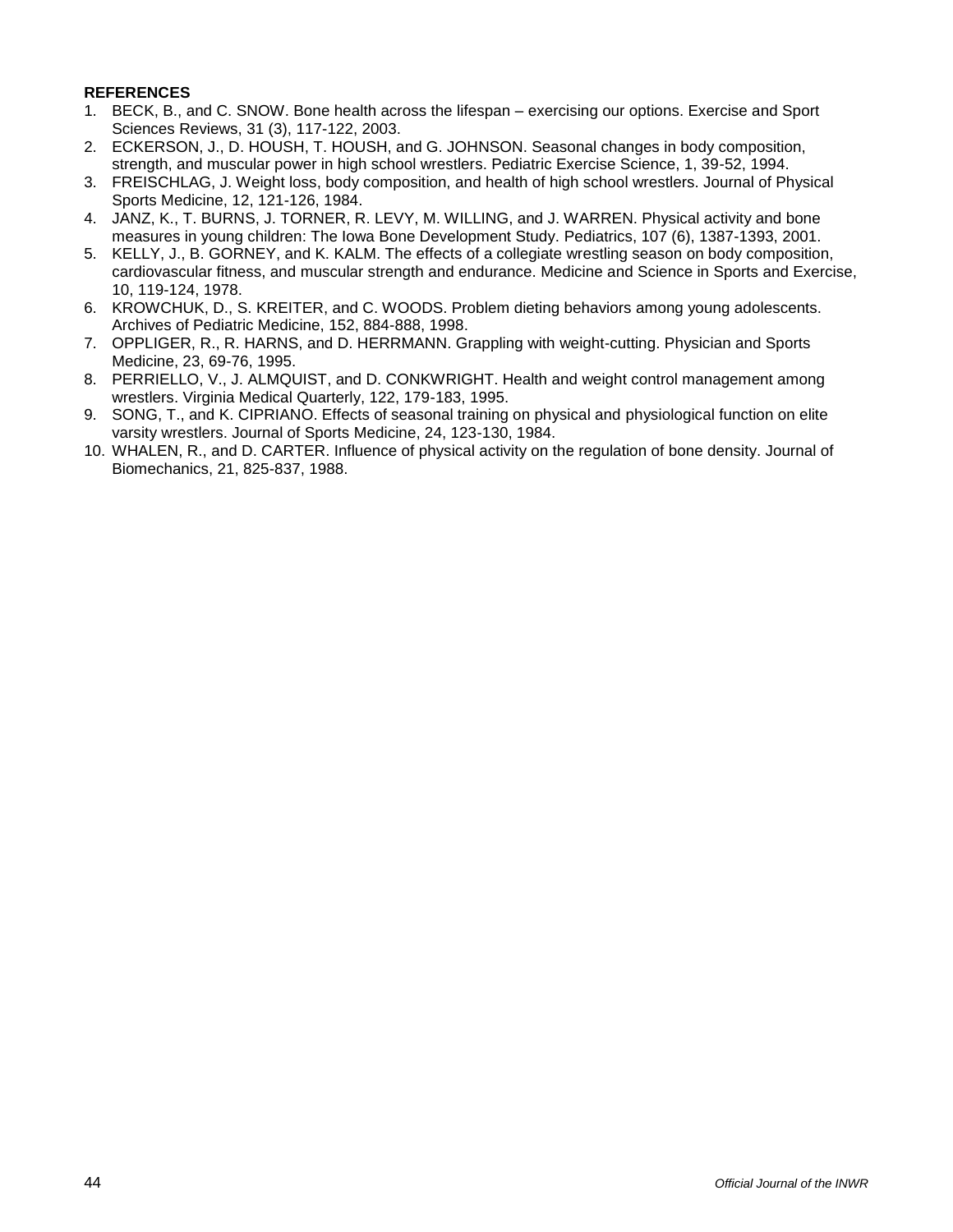# **ИССЛЕДОВАНИЕ ПЛОТНОСТИ КОСТНОЙ ТКАНИ И ИЗМЕНЕНИЯ СОСТАВА ТЕЛА У БОРЦОВ ВЫСШЕЙ ШКОЛЫ**

Бонис, М. <sup>1</sup>, Лофтин, М. <sup>2</sup> 1 - Университет Нового Орлеана, <sup>2</sup> - Университет Миссисипи

[mbonis@uno.edu](mailto:mbonis@uno.edu)

### **РЕЗЮМЕ**

Цель: исследование плотности кости и изменения состава тела борцов элитной высшей школы. Объект исследования: в программе участвовали 13 мальчиков (средний возраст + SD = 15,9 + 0,9 лет), которые были членами элитной высшей школы борьбы. Методы: В 6-месячном исследовании в начале сезона и по его завершению измерялись: минеральный состав кости (МСК), содержание минеральных веществ в костях (СМВ), жир тела (ЖТ) и мышечной ткани (МT) измерялись с помощью двойной энергии рентгеновской абсорбциометрии (ДРА). Результаты: Парный анализ Т-теста показал значительные сезонные различия в весе тела, % МT, % ЖТ, СМВ и MCК. Заключение: было выявлено увеличение МСК борцов по окончанию сезона. Большое сезонное повышение ЖТ по сравнению с увеличением МT может уменьшить возможность достижения максимального результата.

#### **ВВЕДЕНИЕ**

Борьба имеет много положительных преимуществ, таких как, улучшение физического состояния и укрепление плотности костей (3). Однако, поскольку это весо-чувствительный спорт, есть возможность возникновения некоторых негативных обстоятельств, если использовать нездоровое питание и нарушения в физической подготовке. Экстремальные энергетические ограничения, ограничения в потреблении жидкости, частое взвешивание и чрезмерные перенагрузки могут привести спортсмена в состояние повышенного риска для здоровья, вызывая чрезмерное обезвоживание и снижение уровня иммунитета (9).

Целью исследования является изучение плотности кости и изменения состава тела борцов элитной высшей школы.

### **МЕТОДЫ**

Восемнадцать мальчиков-подростков были набраны для исследования в специальной школе в Новом Орлеане, штат Луизиана. Все они занимались борьбой (средний возраст + SD = 15,9 + 0,9 года), обучались в десятом или одиннадцатом классе, и являлись членами программы элитной школы борьбы, которая в течение последних пяти лет занимала первое или второе место в 5А отделе (большой школы) из Луизианы Высшей Школы Атлетический Ассоциации (ВШAA) штата борцовских чемпионатов. До участия в текущих исследованиях были заполнены формы согласия и несогласия. Исследование было одобрено наблюдательным советом Университета по использованию людских ресурсов. Период текущего исследования продолжался около 6 месяцев, и за этот период команда участвовала в 16 -18 турнирах университета. Перед началом сезона, общий объем подготовки борцов составлял в 3-4 занятия в неделю. Во время исследования, частота занятий снизилась до 2-3 раз в неделю, однако максимальный уровень интенсивности занятий оставался постоянным в целях поддержания предсезонного максимального уровня силы. Спортсмены боролись по инструкциям, изложенным в ВШAA, однако все испытуемые указали, что они "сбросили вес" один или несколько раз в течение сезона в среднем на 1-5 фунтов.

До и после тестирования согласно протокола по инструкции атлеты должны носить спортивную одежду, например, шорты, футболки, или спортивный костюм, и сообщать о голодании и обезвоживании в свободное от физических упражнений время, по крайней мере до 24 часов. Все испытания были завершены в течение первых двух недель борцовского сезона и одно к четвертой неделе после исследования (через шесть месяцев), и не более четырех недель от последнего конкурентоспособного поединка борцов. Электронные весы «Seca Model 770» были использованы для измерения массы, и рост измерялся с помощью ростомера «Schorr». Состав тела косвенно определяется по лунному «DPX Модель 7979» двойной энергии рентгеновской абсорбциометрии (ДРА), полное измерение тела, коэффициент вариации (КВ) для БМД на 1%. Тринадцать спортсменов по результатам исследования в начале сезона и после тестирования указали истощение на 22,8%.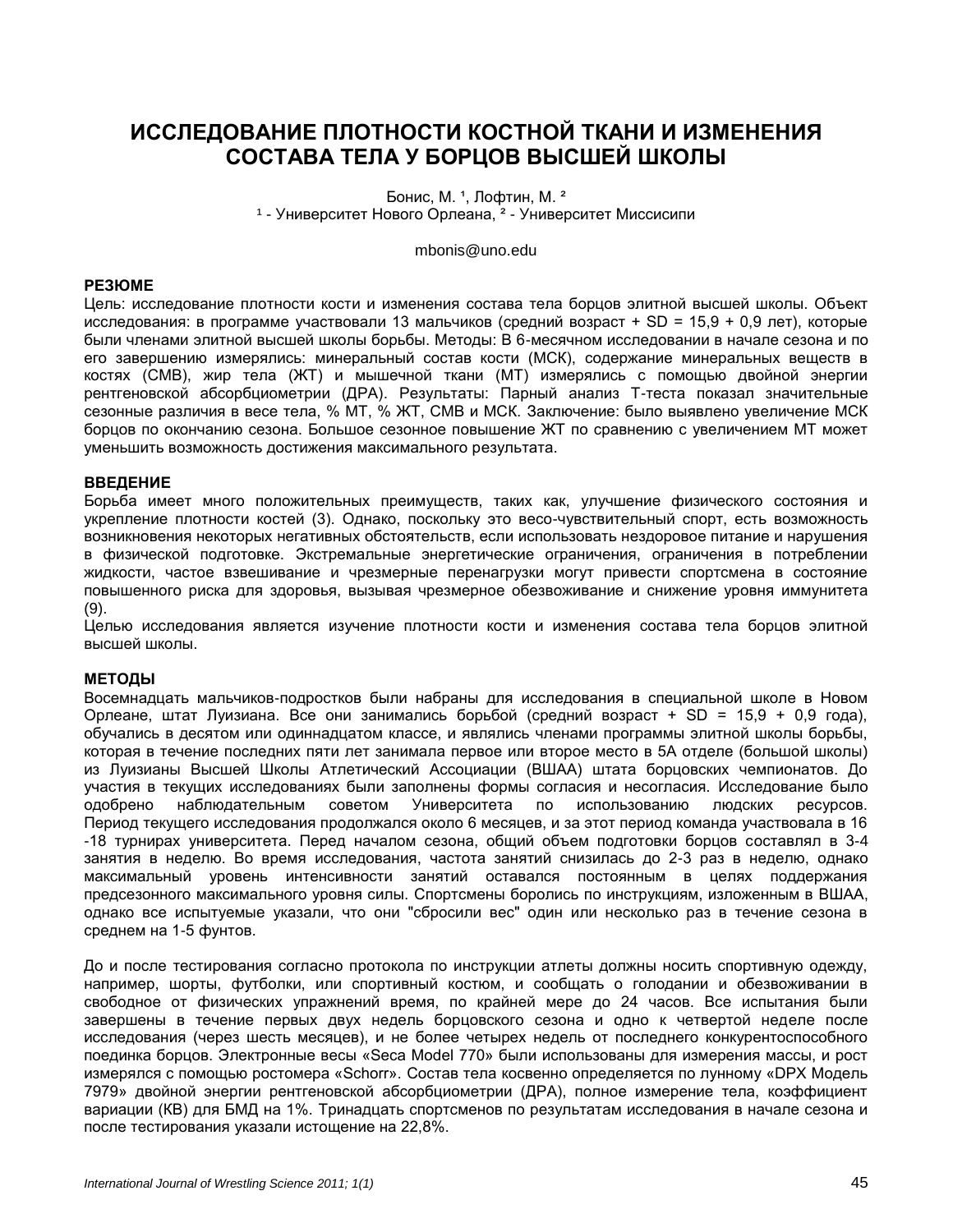### **РЕЗУЛЬТАТЫ**

Физические характеристики предметов начала и окончания исследования приведены в таблице 1. Парные T-тесты были проведены для сравнения начале сезона и после сезона компонентов состава тела. Примечательно, что существуют значительные различия в весе, % жира, % мышечной ткани и БМД.

| aojinua 1. Washyeckine xapaktephictikki cyobektob |               |           |              |              |              |             |              |              |
|---------------------------------------------------|---------------|-----------|--------------|--------------|--------------|-------------|--------------|--------------|
|                                                   | Субъекты      |           |              |              |              |             |              |              |
| $(N = 13)$                                        |               |           |              |              |              |             |              |              |
| Пол: мужской                                      |               |           |              |              |              |             |              |              |
|                                                   | Средства + SD |           |              |              |              |             |              |              |
| Age                                               | Height        | Weight    | <b>BMD</b>   | LT           | ВF           | <b>BMC</b>  | LT%          | BF%          |
| (yers)                                            | (cm)          | (kg)      | (g/cc)       | (kg)         | (kg)         | (kg)        | (%)          | (%)          |
| В начале исследования                             |               |           |              |              |              |             |              |              |
| $15.9 + 0.9$                                      | 173.7+6.0     | 68.9+10.5 | $1.22 + .11$ | $56.2 + 6.9$ | $8.0 + 4.0$  | $3.2 + .52$ | $83.7 + 4.1$ | $11.5 + 4.1$ |
| В конце исследования                              |               |           |              |              |              |             |              |              |
| $16.4 + 0.9$                                      | $175.0 + 6.0$ | 70.2+10.2 | $1.25 + .09$ | $57.2 + 6.3$ | $10.1 + 4.3$ | $3.3 + .47$ | $81.5 + 4.1$ | $13.8 + 4.2$ |
|                                                   |               |           |              |              |              |             |              |              |

|  | Таблица 1: Физические характеристики субъектов |  |  |
|--|------------------------------------------------|--|--|
|  |                                                |  |  |
|  |                                                |  |  |
|  |                                                |  |  |

### **ОБСУЖДЕНИЕ**

Существуют убедительные доказательства от перекрестных и перспективных исследований, в которых значительную роль имеет физическая активность, которая положительно связана с повышением СМВ и БМД (1, 10). Исследование разработок костного анализа Айова указывает на значимую связь между физической активностью и развитием костей в раннем детстве (4). Повышенный интерес к динамике роста кости основано на возрастающем признании того, что высокий пик костной массы может быть наиболее эффективным средством борьбы против остеопороза. В текущем исследовании, в паре Т-тесты показали значительное увеличение МСК с начала исследования до его окончания. Это имеет особо важное значение, поскольку субъектов среднего БМД предсезонного Z-оценка была 1,61, в котором указывалось, что в начале сезона означает БМД для борцов был 1,61 стандартного отклонения больше нормированного БМД использованного в DEXA возрастно-весовых алгоритмах. Несмотря на высокое начале сезона среднее значение БМД борцов, в течение сезона БМД увеличилось в среднем БМД Z-счет в 1,82, 1,82 стандартное отклонение выше нормы (13% роста в течение сезона). Поскольку все субъекты приняли участие как минимум в одном сезоне, борьба до начала сезона, который был исследован, высокой БМД в начале сезона может быть связан с генетикой, программой борьба или обоими факторами. Тот факт, что БМД значительно увеличилась за сезон борьбы, предполагает положительную пользу БМД и изменения программы борьбы исходя от состава.

Потеря веса может быть полезна для борцов, если она включает в себя потери чрезмерного жира без ущерба для мышечной ткани (МT) или причинение крайнего обезвоживания. Потеря веса слишком быстро или потеря веса ниже уровня, который считается здоровым являются причинами для беспокойства. Ни один из этих типов потери веса не приносит пользу спортивным результатам, и, когда они направлены на предел, то могут ослабить рост, силу и выносливость спортсменов особенно если те являются подростками (7). Американский колледж спортивной медицины (AКСM) для потери веса рекомендует борцам, чтобы еженедельная потеря веса не превышала 1,5% от массы тела или 2 фунтов (в зависимости от того какой меньше). Кроме того, уровень жира (ЖТ) менее чем на 7%-9% для мальчиков и 12%-15% для девочек считается неуместным. Как показано в таблице 1 жир тела увеличился с 11,5% в начале сезона до 13,8% после окончания исследования.

Регулярная циклическая работа по сгонке веса в течении всего сезона борьбы может также подорвать здоровье и благополучие. Исследование последовательно сообщило, что средний дипазон 5 -10 фунтов веса и приобретает каждую неделю для этих юношеских борцов (6, 8).

Исследования постоянно сообщают о среднем диапазоне 5-10 фунтов сгонки веса каждую неделю для подростков борцов (6, 8). Opplinger, Harns, и Херрманн (7) сообщили, от 80% - 93% борцов сбрасывают вес ниже соответствующего уровня жира или применяют снижение веса в течение сезона. Несмотря на то, что мышечная ткань тела увеличилась с начала сезона в среднем от 56,2 кг до среднего значения 57,2 кг, жир также увеличился в большей степени (от 8,05 кг до 10,05 кг), а чистый результат содержания жира в организме в период схваток был значительно выше (13,8%), чем в начале сезона (11,5%).

Уменьшение мышечной ткани тела в течение сезона может быть признаком сгонки веса, что также может влиять на прочность, а производительность. Предыдущие исследования показали значительный рост (3),